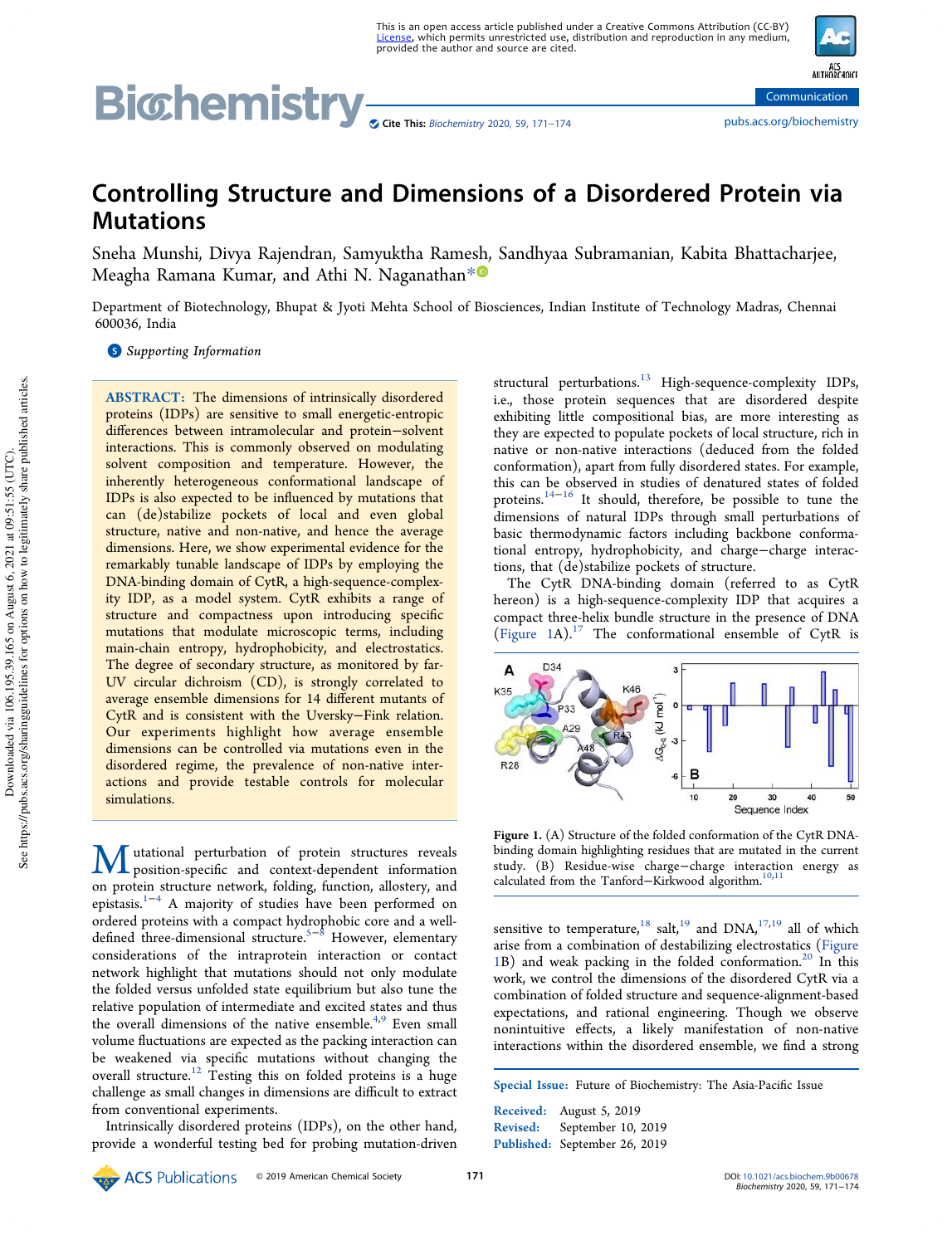correlation between secondary structure and the apparent Stokes radius  $(R_s)$ , a first such observation in IDPs.

We have shown earlier that the P33A mutation in CytR reduces the secondary structure content by reducing the population of an excited folded-like conformation.<sup>21</sup> Mainchain entropic considerations<sup>22</sup> suggest that, if an amino acid with a higher flexibility is introduced at the same position, the secondary structure content is expected to be even lower, arising from the larger entropic destabilization of residual structure. True to this, the thermal dependence of the P33G mutant's CD signal is flat (blue in Figure 2A) unlike the weak



Figure 2. (A) Far-UV CD thermal unfolding curves of CytR and its mutants in 20 mM sodium phosphate buffer, pH 7.0, in mean residue ellipticity units of deg.  $cm^2$  dmol<sup>-1</sup>, as described in ref 20. (B) Sizeexclusion chromatograms of the mutants in panel A at 298 K, 150 mM ionic strength ammonium acetate buffer at pH 8.0.<sup>20</sup> A high ionic strength is required to eliminate nonspecific interactions of proteins with the column matrix. The reported dimensions are thus lower estimates as CytR reduces its dimensions with salt.<sup>19</sup>

structural transitions observed in the WT or the P33A mutant (red and green in Figure 2A, respectively). In addition to the secondary structure content, the mean dimensions as measured by *R*<sup>s</sup> (in a calibrated size-exclusion chromatography  $\text{column}^{20}$ , shows a trend where P33G is more expanded than the WT (Figure 2B). Another interesting position is residue K35 located in the electrostatically frustrated binding site of the folded conformation with a number of positive charges around it (Figure 1B). Eliminating this positive charge through the K35Q mutant not only enhances the secondary structure content (though only marginally) but also reduces the dimensions of the ensemble (cyan in Figure 2).

Similarly, we have shown recently that the double mutant A29V/A48M (DM; that introduces two large hydrophobic substitutions in the protein core) promotes collapse of the disordered ensemble into a compact folded ensemble while simultaneously increasing the secondary-structure content (mutations identified via sequence comparisons; magenta in Figure 2 and Supporting Figure S1).<sup>20</sup> Building on the foldedlike conformation of the DM, we engineered two other mutants, Quad (A29V/A48M/R43A/K46A; black in Figure 2) and Pent (A29V/A48M/R43A/K46A/R28A; gray in Figure 2), that further eliminate the residual electrostatic frustration. These two mutants again promote structure and compaction while differentially affecting the secondary structure content. However, our attempts to rationally engineer structure or loss of structure were not always successful. For example, the A29V mutant enhances the structure-compactness only in the presence of the R28Q substitution and not otherwise (dark cyan in Figure 3A). Thus, collapse and structure acquisition in polymer chains is an emergent property arising from longrange many-body effects that can be engineered not only via hydrophobicity (as shown before for the DM) but also via a combination of hydrophobicity and electrostatics (A29V/ R28Q mutant).

Interestingly, a number of single-point mutations (R28Q, A29V, D34S, R43N, R43E, K46A, and A48M) modulate ensemble dimensions despite being disordered (Figure 3A,B). The average dimensions of CytR can be mutationally varied from ∼22 Å in the P33G mutant to ∼16 Å in the Pent mutant (Figure 3B; Figure S2 for the elution profiles). If one excludes DM, Quad, and Pent that induce large structural changes, the maximal change in Stokes radius is ∼3.5 Å, which is still significant as it corresponds to ∼40% reduction in the volume of the protein chain compared to the fully unfolded P33G mutant.

Mutations that eliminate unfavorable interactions (R43N, R43E, K46A) as expected from the folded conformation still result in an expansion of the ensemble, suggestive of nonnative interactions in the disordered state (Figure 3B). The only exceptions to this are the R28Q and K35Q mutations that promote slight compaction and the D34S mutation that promotes slight expansion, upon elimination of unfavorable and favorable interactions, respectively (Figure 3B). Despite these varied outcomes on mutations, we find that it is possible



Figure 3. (A) Far-UV CD thermal unfolding curves of WT CytR (red), single-point mutants (continuous curves), and multiple-point mutants (dashed curves). (B) Estimated apparent Stokes radius following the ordering and color code in panel A. The shaded region represents the disordered regime. (C) Correlation between apparent molecular dimensions (ordinate) and the secondary structure (abscissa).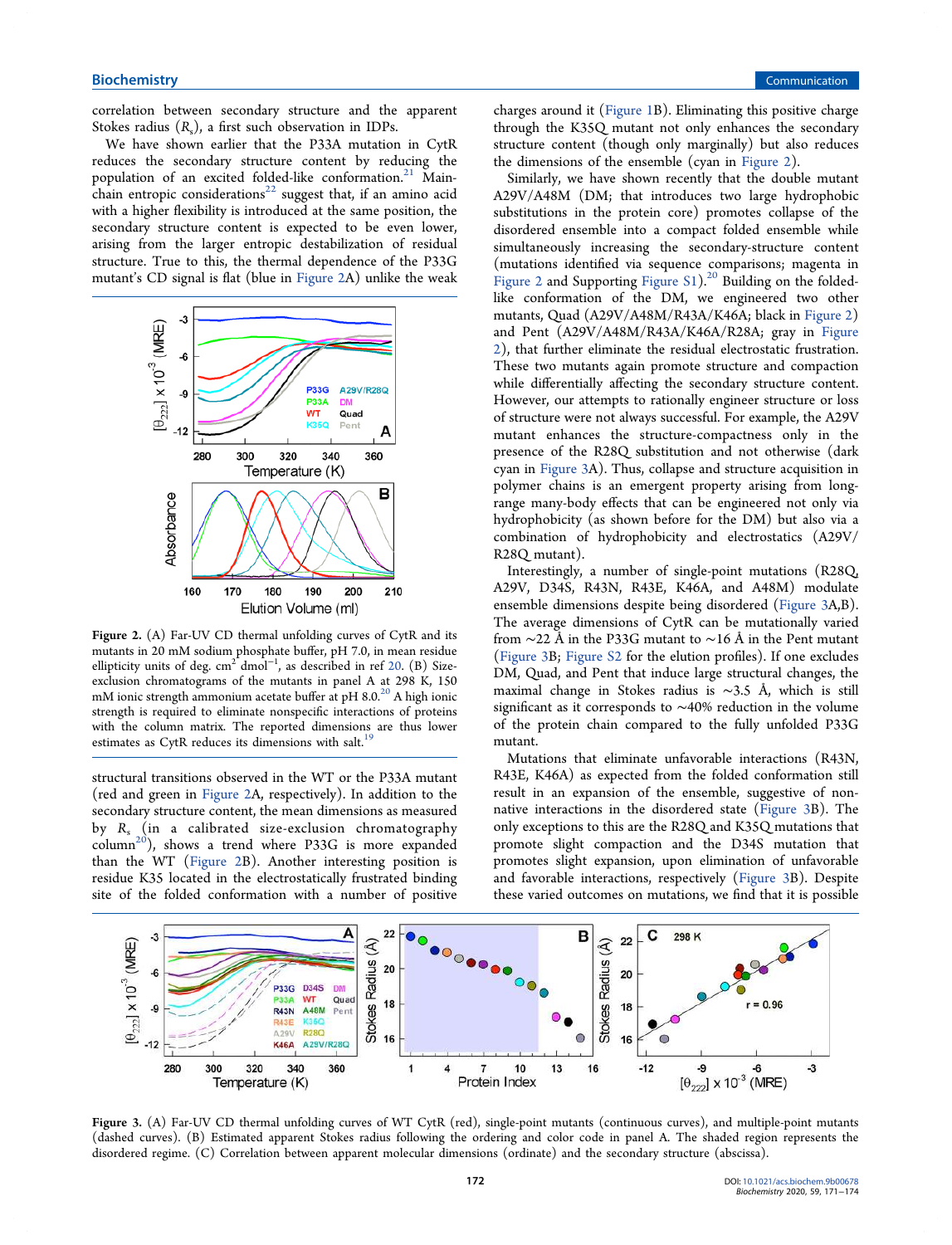to collapse all such variations into a single plot of ensemble dimensions versus secondary-structure content (Figure 3C; *r* = 0.96 and  $p < 10^{-9}$ ). In fact, the dependence of relative CD signals on the relative molecular volumes agrees reasonably well with the Uversky–Fink relation<sup>23</sup> (Figure S3). We also observe a similar correlation between dimensions and secondary-structure content at different salt concentrations for the CytR WT combining SEC and analytical ultracentrifugation data (Figure S4). These observations are strong evidence that the magnitude of the far-UV CD signal at 222 nm (in absolute units) for a given protein can be an intimate indicator of the molecular dimension even in the disordered regime, $24$  particularly for helical protein domains, and if appropriately calibrated.

Is the correlation between Stokes radius and secondary structure a manifestation of (de)population of only folded-like conformations upon mutation? To answer this, we modeled the conformational behavior of CytR and its mutants via the semiquantitative Wako-Saitô-Muñoz-Eaton (WSME) statistical mechanical model that considers an ensemble of  $2^{47}$ microstates (47 being the length of the folded region of  $CytR)^{25,26}$  with contributions from packing interactions, electrostatics, and implicit solvation.<sup>27,28</sup> Since the model is  $G\overline{o}$ -like, $29$  it captures the effect of only those mutations that display native-structure-derived expectations (Figure 2 and Table S1). The predicted unfolding curves are very similar to experimental observations, both in terms of the order of stability and structure (Figure 4A), validating the model energetics and assumptions. All of the generated free-energy



Figure 4. (A) Thermal unfolding curves predicted by the WSME model for the mutants of CytR following calibration of model parameters with the WT unfolding curve as described before.<sup>21,29</sup> The color coding is the same as in Figure 3A. (B and C) Predicted onedimensional free-energy profiles of WT CytR (thin red), single-point mutants (panel B), and multiple-point mutants (panel C).

profiles display multiple minima whose relative populations are modulated on mutation (Figure 4B,C). This is also consistent with both explicit and implicit-solvent simulations of WT CytR that highlight a flat conformational landscape with numerous competing sub-states.<sup>18,30</sup> In fact, even the folded-like DM displays broad, weakly cooperative, and probe-dependent unfolding.<sup>20</sup> Taken together, our observations suggest that the apparent Stokes radius represents an effective ensemble average of numerous partially structured states.

The solvent sensitivity of IDP dimensions arises from small imbalances between intrachain and chain−solvent interac- $\frac{15,16,31-34}{1}$  In this work, we tune this relative balance by introducing mutations in a high-sequence-complexity IDP, and thus indirectly affecting the solvent quality (as seen by the polymer chain) without modulating solvent composition. Our results establish that the average dimensions of CytR can be modulated via mutations in a continuous manner through both rational engineering and non-native effects. CytR and its mutants can thus serve as excellent model systems for simulations, and to particularly validate force-fields and water models without resorting to extreme solvent conditions or temperature.

## ■ ASSOCIATED CONTENT

#### **S** Supporting Information

The Supporting Information is available free of charge on the ACS Publications website at DOI: 10.1021/acs.biochem.9b00678.

> WSME model parameters, dimensions of CytR WT and DM from DLS measurements, size-exclusion chromatography elution profiles, the Uversky-Fink plot, and structural changes on ionic strength modulations (PDF)

## Accession Codes

CytR: P0ACN7

#### ■ AUTHOR INFORMATION

#### Corresponding Author

\*E-mail: athi@iitm.ac.in.

#### ORCID<sup>®</sup>

Athi N. Naganathan: 0000-0002-1655-7802

#### Funding

This work was supported by the Wellcome Trust/DBT India Alliance Intermediate Fellowship IA/I/15/1/501837 awarded to A.N.N.

#### **Notes**

The authors declare no competing financial interest.

#### ■ ABBREVIATIONS

CytR, cytidine repressor; WT, wild-type; CD, circular dichroism; MRE, mean residue ellipticity; R<sub>s</sub>, Stokes radius; IDP, intrinsically disordered protein; WSME, Wako−Saitô− Muñoz−Eaton.

#### ■ REFERENCES

(1) Goldsmith, M., and Tawfik, D. S. (2012) Directed enzyme evolution: beyond the low-hanging fruit. *Curr. Opin. Struct. Biol. 22*, 406−412.

(2) Horovitz, A., Fleisher, R. C., and Mondal, T. (2019) Doublemutant cycles: new directions and applications. *Curr. Opin. Struct. Biol. 58*, 10−17.